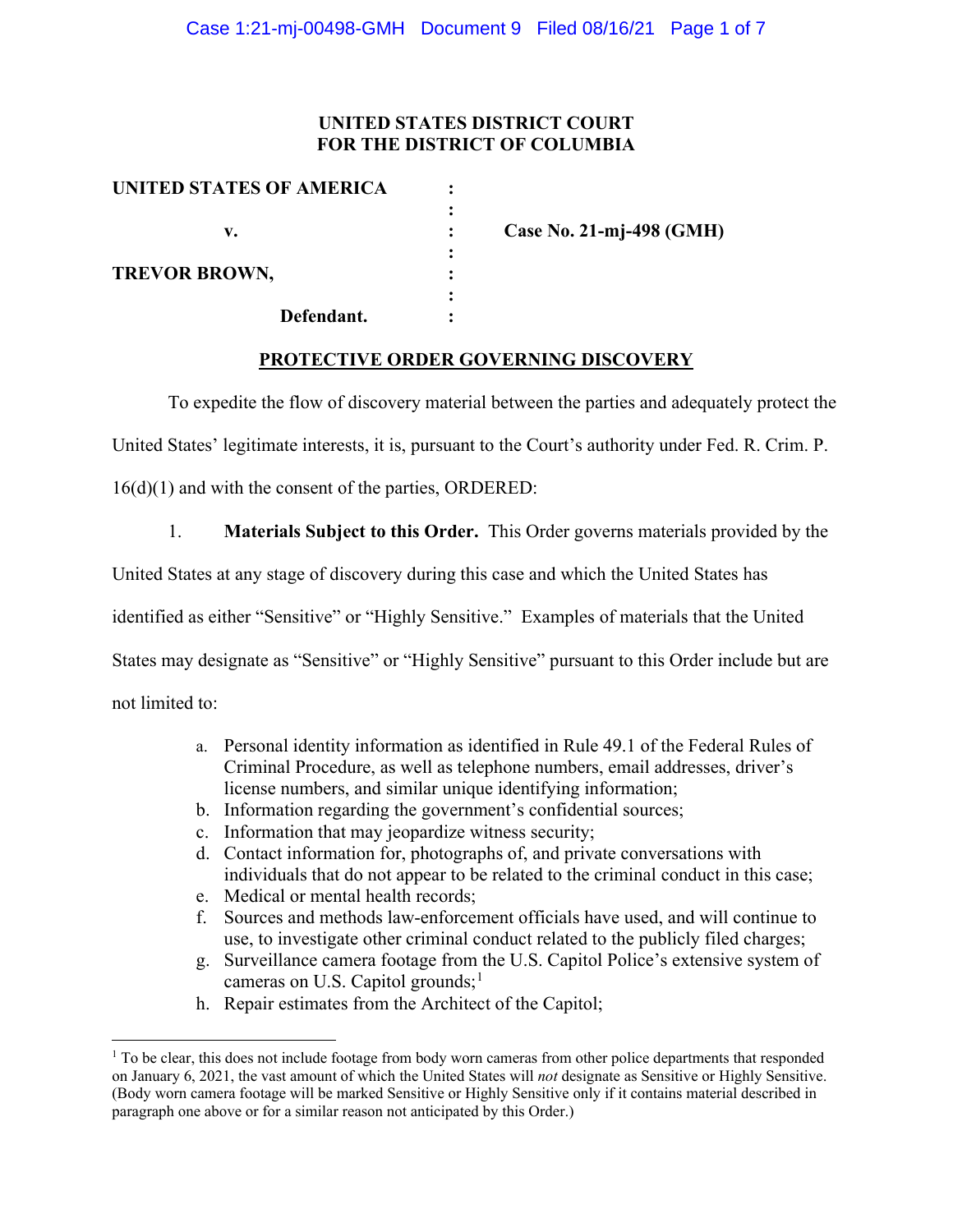# Case 1:21-mj-00498-GMH Document 9 Filed 08/16/21 Page 2 of 7

i. Materials designated as "security information" pursuant 2 U.S.C. §1979; and

j. Tax returns or tax information.

This Order will not be used to designate materials as Sensitive or Highly Sensitive unless such designation is necessary for one of the reasons stated in this paragraph or for a similar reason not anticipated by this Order. The government agrees to make every effort to provide discovery in a manner that will allow for most discovery to be produced without such designations.

2. **Defendant.** Any reference to "Defendant" herein refers individually to each

defendant identified in the caption above.

3. **Legal Defense Team.** The "legal defense team" includes defense counsel

(defined as counsel of record in this case, including any post-conviction or appellate counsel)

and any attorneys, investigators, paralegals, support staff, and expert witnesses who are advising

or assisting defense counsel in connection with this case.

## 4. **Rules for the Handling of Sensitive and Highly Sensitive Materials.**

- a. **Limitations on Use.** Defendant and the legal defense team may use Sensitive and Highly Sensitive discovery materials solely in connection with the defense of this case and any other case connected to the events at the United States Capitol on January 6, 2021, including any post-conviction or appellate litigation, and for no other purpose, and in connection with no other proceeding, without further order of this Court.
- b. **Limitations on Dissemination.** No Sensitive or Highly Sensitive materials, or the information contained therein, may be disclosed to any persons other than Defendant, the legal defense team, or the person to whom the Sensitive or Highly Sensitive information solely and directly pertains or his/her counsel, without agreement of the United States or prior authorization from the Court.
- c. **Limitations on Reproduction.** Defendant, the legal defense team, and authorized persons shall not copy or reproduce the Sensitive or Highly Sensitive materials except in order to provide copies of the materials for use in connection with this case by Defendant, the legal defense team, the person to whom the Sensitive or Highly Sensitive information solely and directly pertains or his/her counsel, and other persons to whom the Court may authorize disclosure (collectively, "authorized persons").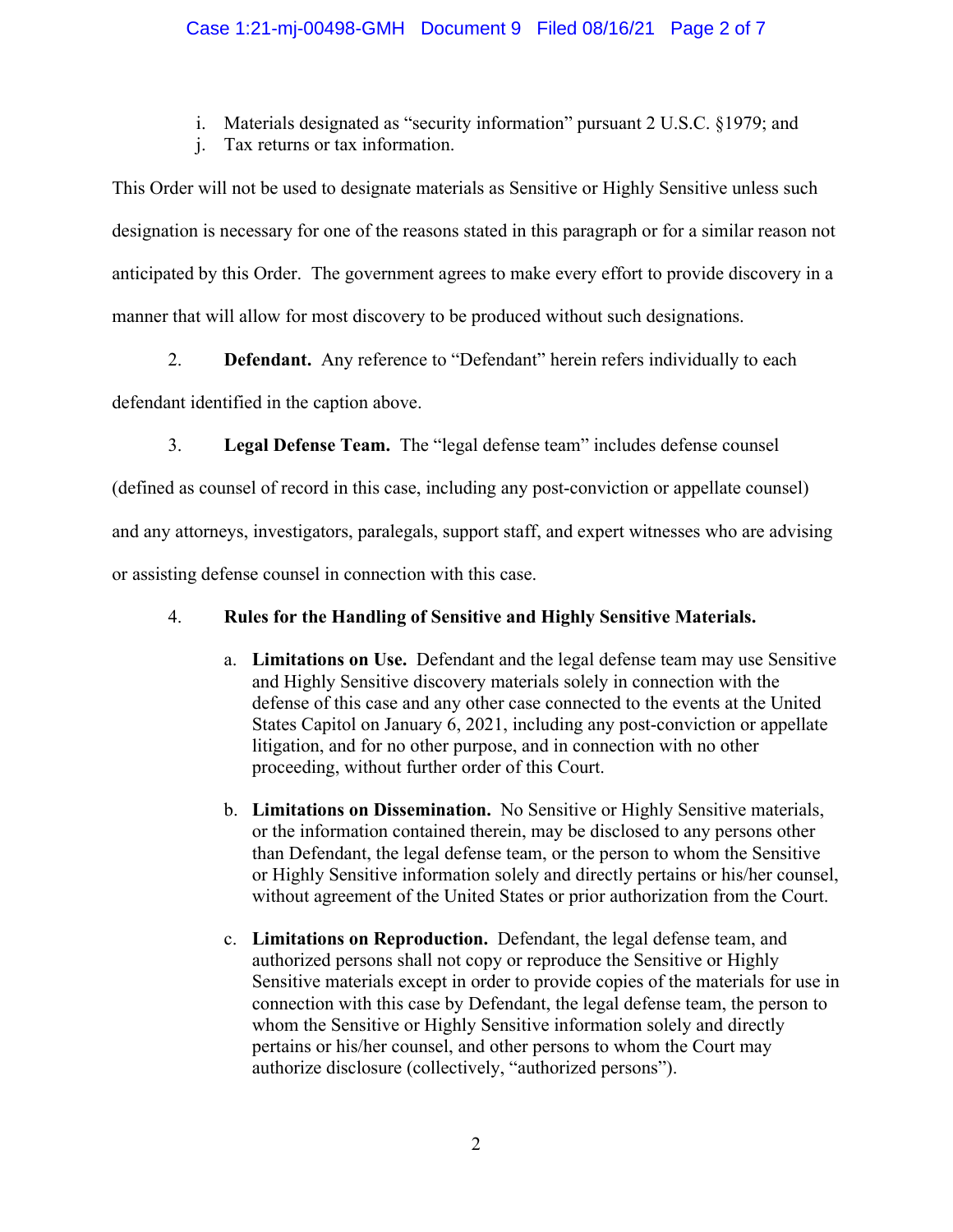If defense counsel provides Defendant access to Sensitive or Highly Sensitive materials, defense counsel must advise Defendant that Defendant may not record any personal identity information as identified in Rule 49.1 of the Federal Rules of Criminal Procedure or any telephone numbers, email addresses, driver's license numbers, and similar unique identifying information. By signing the attached affirmation, Defendant agrees not to do so.

Copies and reproductions, and any notes or records made in relation to the contents of the Sensitive and Highly Sensitive materials, are to be treated in the same manner as the original materials.

- d. **Court Filings.** Absent prior agreement by the parties or permission from the Court, no party shall disclose materials designated as Sensitive or Highly Sensitive in any public filing with the Court. Such materials shall be submitted under seal in accordance with Local Criminal Rule 49(f)(6). The Clerk of Court shall accept for filing under seal any filings made in compliance with that Rule and so marked by the parties pursuant to this Order.
- e. **Court Hearings.** The restrictions in this Order shall not limit either party in the use of the materials in judicial proceedings in this case. The procedures for use of designated Sensitive and Highly Sensitive materials during any hearing or the trial of this matter shall be determined by the parties and the Court in advance of the hearing or trial. No party shall disclose materials designated Sensitive or Highly Sensitive in open court without agreement by the parties that such materials may be disclosed in open court or prior authorization by the Court.

## 5. **Additional Rules for Handling of Sensitive Materials.** The following

additional terms apply to Sensitive materials:

a. **Storage.** Sensitive materials must be maintained in the custody and control of Defendant, the legal defense team, and authorized persons. This restriction shall not apply to the person to whom the Sensitive information solely and directly pertains or his/her attorney.

## 6. **Additional Rules for Handling of Highly Sensitive Materials.** The following

additional rules apply to Highly Sensitive materials:

a. **Additional Limitations on Dissemination.** Defense counsel may not provide a copy of Highly Sensitive materials to Defendant or permit Defendant to view such materials unsupervised by defense counsel or an attorney, investigator, paralegal, or support staff person employed by defense counsel. The parties agree that defense counsel or an attorney, investigator, paralegal,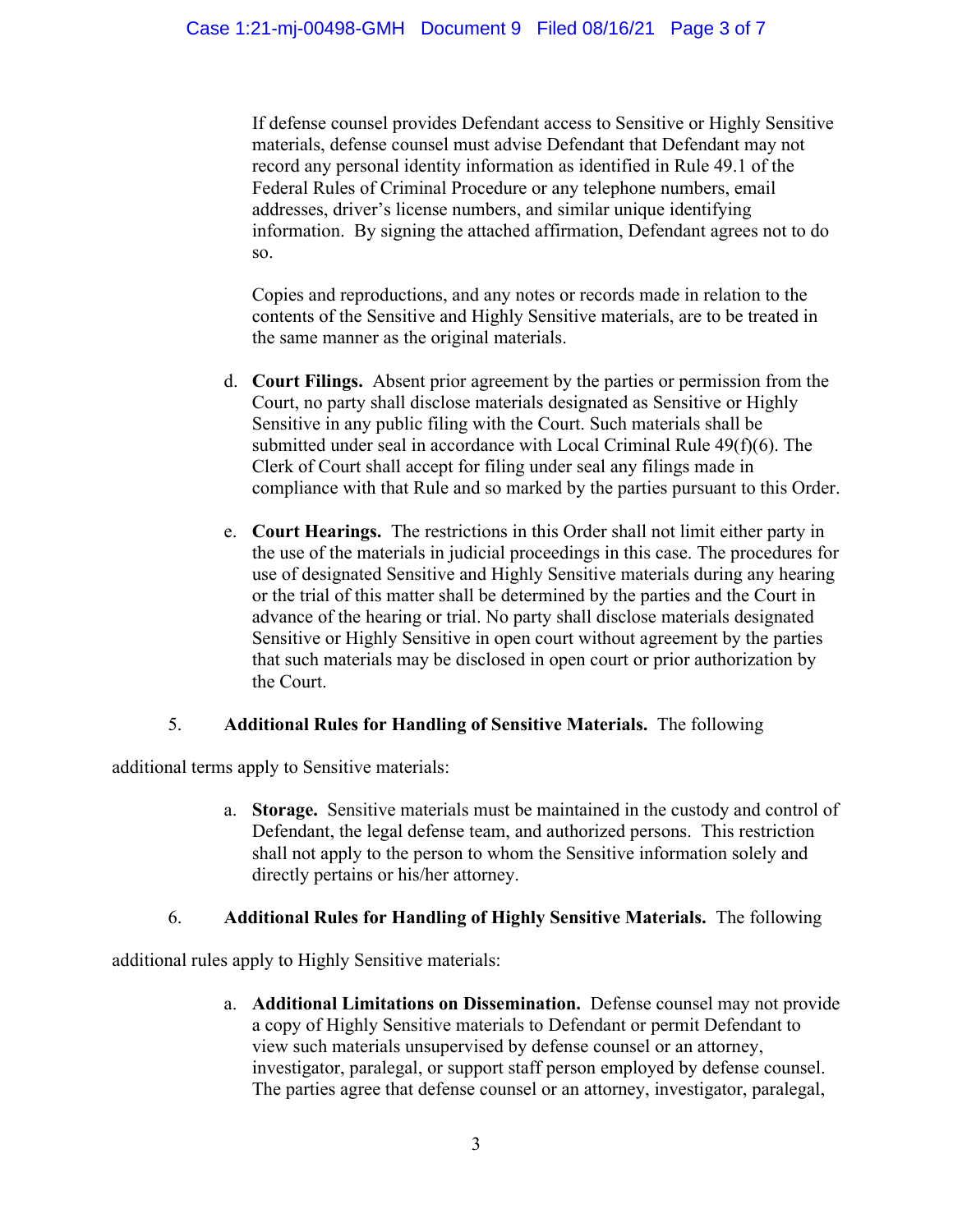or support staff person employed by defense counsel, may supervise Defendant by allowing access to Highly Sensitive materials through a cloudbased delivery system that permits Defendant to view the materials but does not permit Defendant the ability to download; provided that, prior to doing so, defense counsel first provides notice to the United States and allow the United States to file an objection with the Court if no agreement is reached.

- b. **Additional Limitations on Reproduction.** Counsel agrees that prior to showing materials to Defendant designated as Highly Sensitive, counsel or an attorney, investigator, paralegal, or support staff person employed by defense counsel will read Defendant the relevant parts of this Order, and remind Defendant of the consequences of violating the Order. If Defendant takes notes regarding Highly Sensitive materials, counsel or an attorney, investigator, paralegal, or support staff person employed by defense counsel must take reasonable steps to determine whether Defendant has copied any personal identity information as identified in Rule 49.1 of the Federal Rules of Criminal Procedure or any telephone numbers, email addresses, driver's license numbers, and similar unique identifying information.
- c. **Storage.** Highly Sensitive materials must be maintained in the custody and control of the legal defense team and authorized persons. This restriction shall not apply to the person to whom the Highly Sensitive information solely and directly pertains or his/her attorney.

7. **Viewing by Incarcerated Defendants.** If Defendant is in the custody of the

United States Marshals Service, defense counsel is authorized to provide a copy of discovery materials to the appropriate point of contact so that the defendant can view the discovery materials, subject to the terms of this Order.

8. **Disputes.** The parties shall make a good faith effort to resolve any dispute about a sensitivity designation before requesting the Court's intervention. The United States may agree to remove or reduce a sensitivity designation without further order of this Court. Whenever the redaction of specified information will resolve the basis for which a sensitivity designation was applied, the United States will agree to redaction, and such redaction will render the materials no longer subject to this Order. Any agreement to reduce or remove a sensitivity designation or to redact specific information shall be memorialized in writing.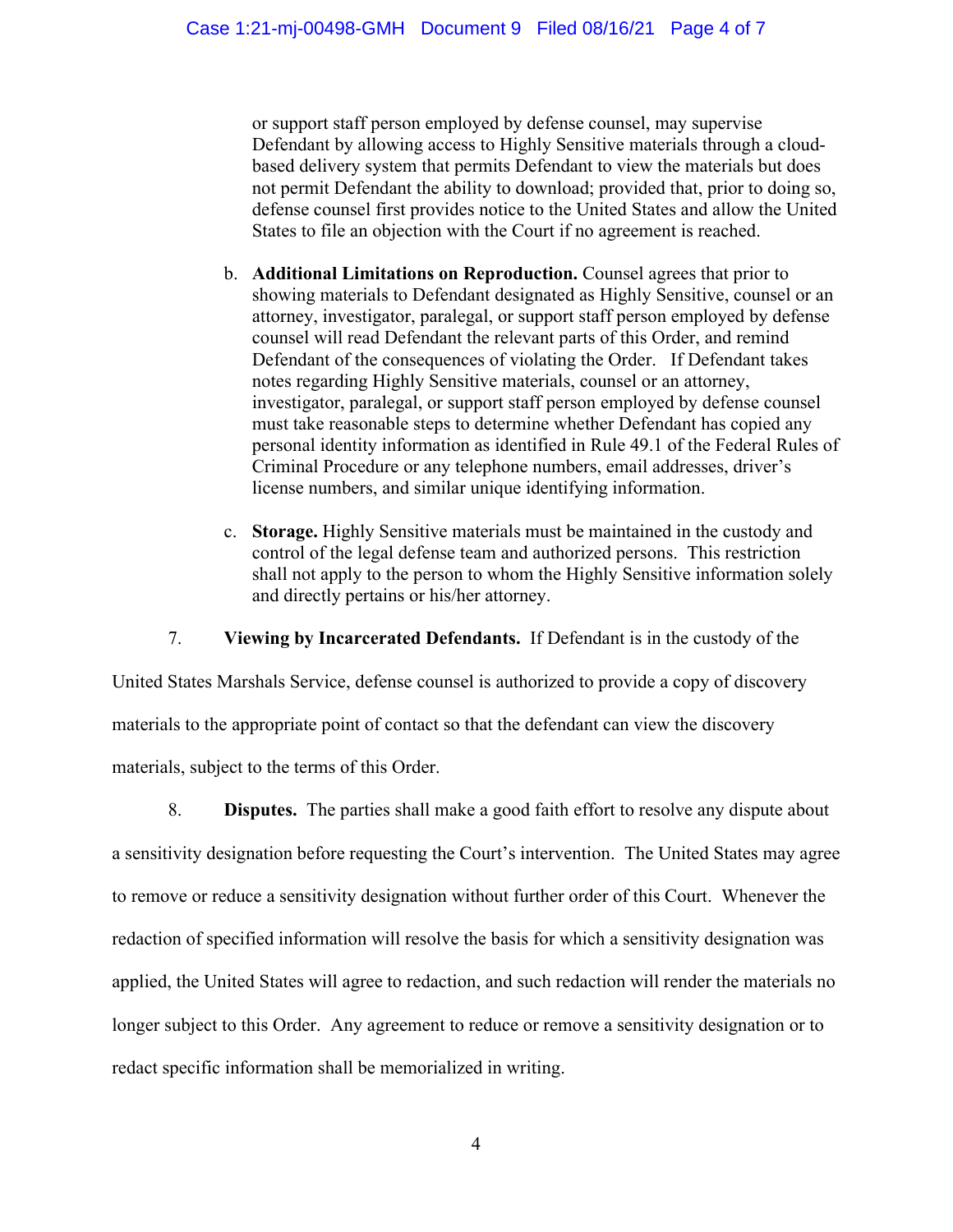#### Case 1:21-mj-00498-GMH Document 9 Filed 08/16/21 Page 5 of 7

9. **Modification Permitted.** Nothing in this Order shall prevent any party from seeking modification of this Order nor prevent the defense from contesting a sensitivity designation. The parties agree that the burden of demonstrating the need for a protective order remains with the government at all times.

10. **Failure not Waiver.** The failure by the United States to designate any materials as Sensitive or Highly Sensitive upon disclosure shall not constitute a waiver of the United States' ability to later designate the materials as Sensitive or Highly Sensitive but the government must separately identify and memorialize the changed status of those materials in writing.

11. **Automatic Exclusions from this Order.** This Order does not apply to materials that:

- a. Are, or later become, part of the public court record, including materials that have been received in evidence in this or other public trials or hearings;
- b. Were derived directly from Defendant or that pertain solely to Defendant. Examples of such materials include Defendant's own financial records, telephone records, digital device downloads, social media records, electronic communications, arrest records, and statements to law enforcement; <sup>2</sup> and
- c. Materials that the defense obtains by means other than discovery.
- 12. **Government's Discovery Obligations.** Nothing in this Order modifies the

United States' obligations at any stage of discovery in this case pursuant to Federal Rules of

Criminal Procedure 16 and 26.2, Local Criminal Rule 5.1, 18 U.S.C. § 3500 (the Jencks Act),

and the government's general obligation to produce exculpatory and impeachment information in

criminal cases.

 $2$  Discoverable materials that were derived directly from Defendant or that pertain solely to Defendant are exempt from this Order regardless of whether the United States has designated any such materials as "Sensitive" or "Highly Sensitive" because the same materials are being provided or made available to co-defendants or other persons charged in connection with the events at the United States Capitol on January 6, 2021.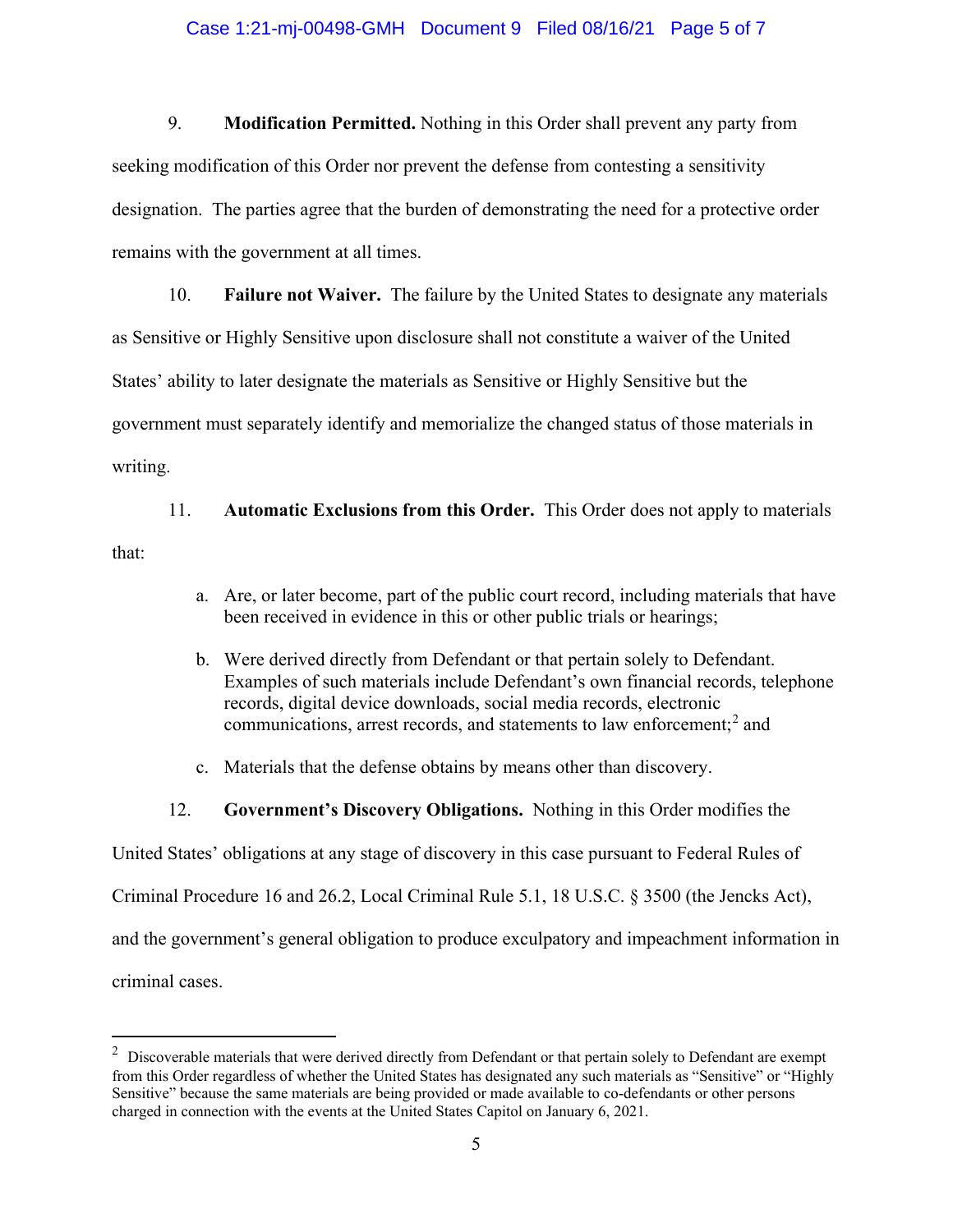#### Case 1:21-mj-00498-GMH Document 9 Filed 08/16/21 Page 6 of 7

13. **Defense Counsel's Obligations.** Defense counsel must provide a copy of this Order to, and review the terms of this Order with, members of the legal defense team, Defendant, and any other person, before providing them access to Sensitive or Highly Sensitive materials. Defense counsel must obtain a fully executed copy of Attachment A before providing Defendant access to Sensitive or Highly Sensitive materials, and must file a copy with the Court within one week of execution.

14. **No Ruling on Discoverability or Admissibility**. This Order does not constitute a ruling on the question of whether any particular material is properly discoverable or admissible and does not constitute any ruling on any potential objection to the discoverability or admissibility of any material.

15. **Duration.** The terms of this Order shall remain in effect after the conclusion of this case and the parties shall be bound by it unless otherwise ordered by the Court.

**SO ORDERED** this 16th day of August, 2021.

\_\_\_\_\_\_\_\_\_\_\_\_\_\_\_\_\_\_\_\_\_\_\_\_\_\_\_\_\_\_\_\_\_\_\_\_\_ Robin M. Meriweather 2021.08.16 10:51:34 -04'00'

HONORABLE ROBIN M. MERIWEATHER United States Magistrate Judge